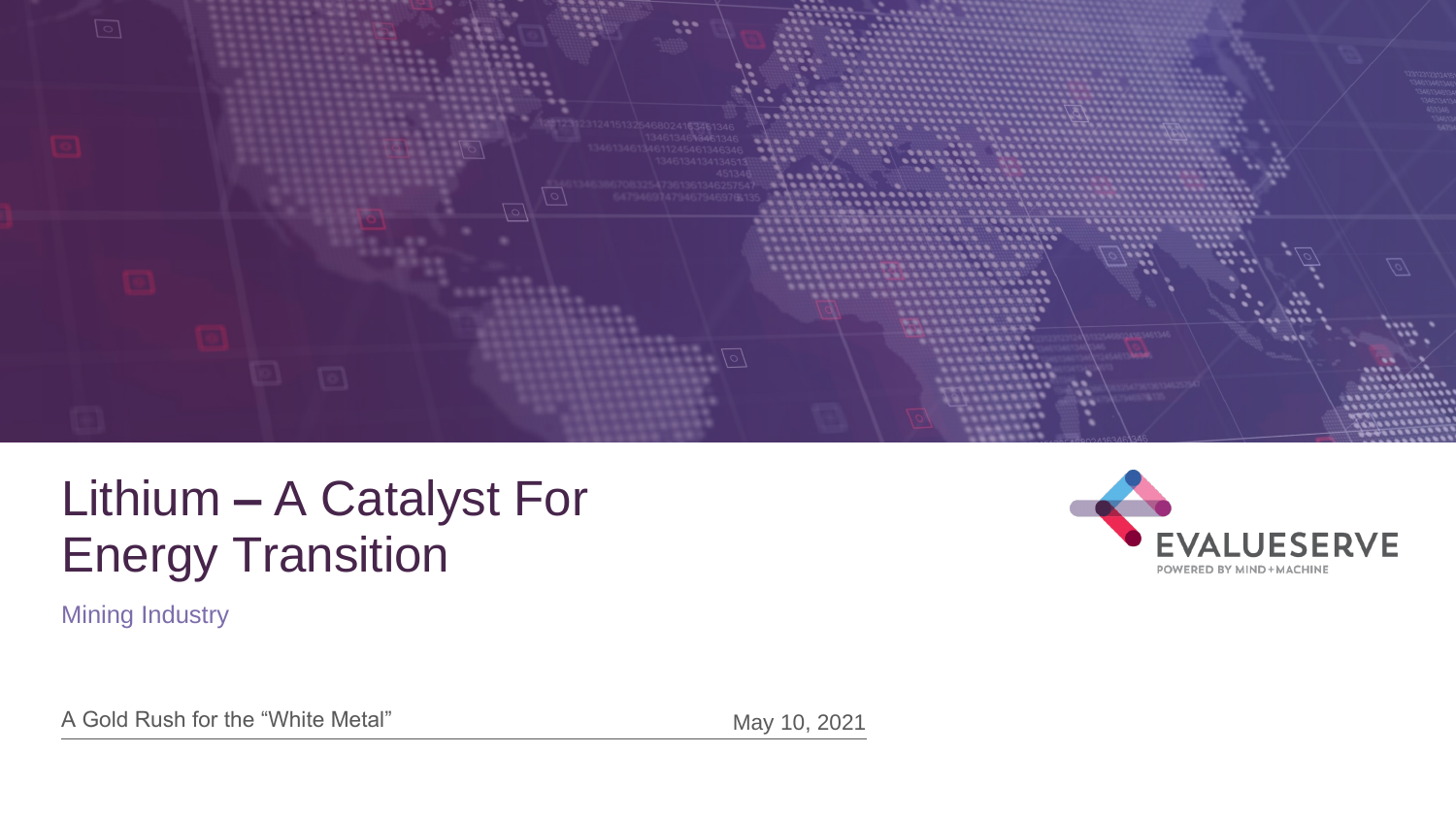# Out of the multiple Lithium applications, the "Li-Ion" batteries continue to command a majority share



#### **Why Lithium?**

- Wide range of applications- Batteries of EV, Laptops & Cell phones. Other application include- grid scale energy storage, aircraft, glass ceramics, Aluminium alloys and pharmaceuticals
- **Favourable physical properties-** Discovered in the year 1817, Lithium is a lightest solid metal, and it provides high specific heat, high thermal conductivity, low density and low viscosity
- **Properties exhibited in batteries:** As compared to traditional battery technology, Lithium-ion batteries charge fast, last longer, provides high power densitytwice as that of the standard nickel- cadmium etc.

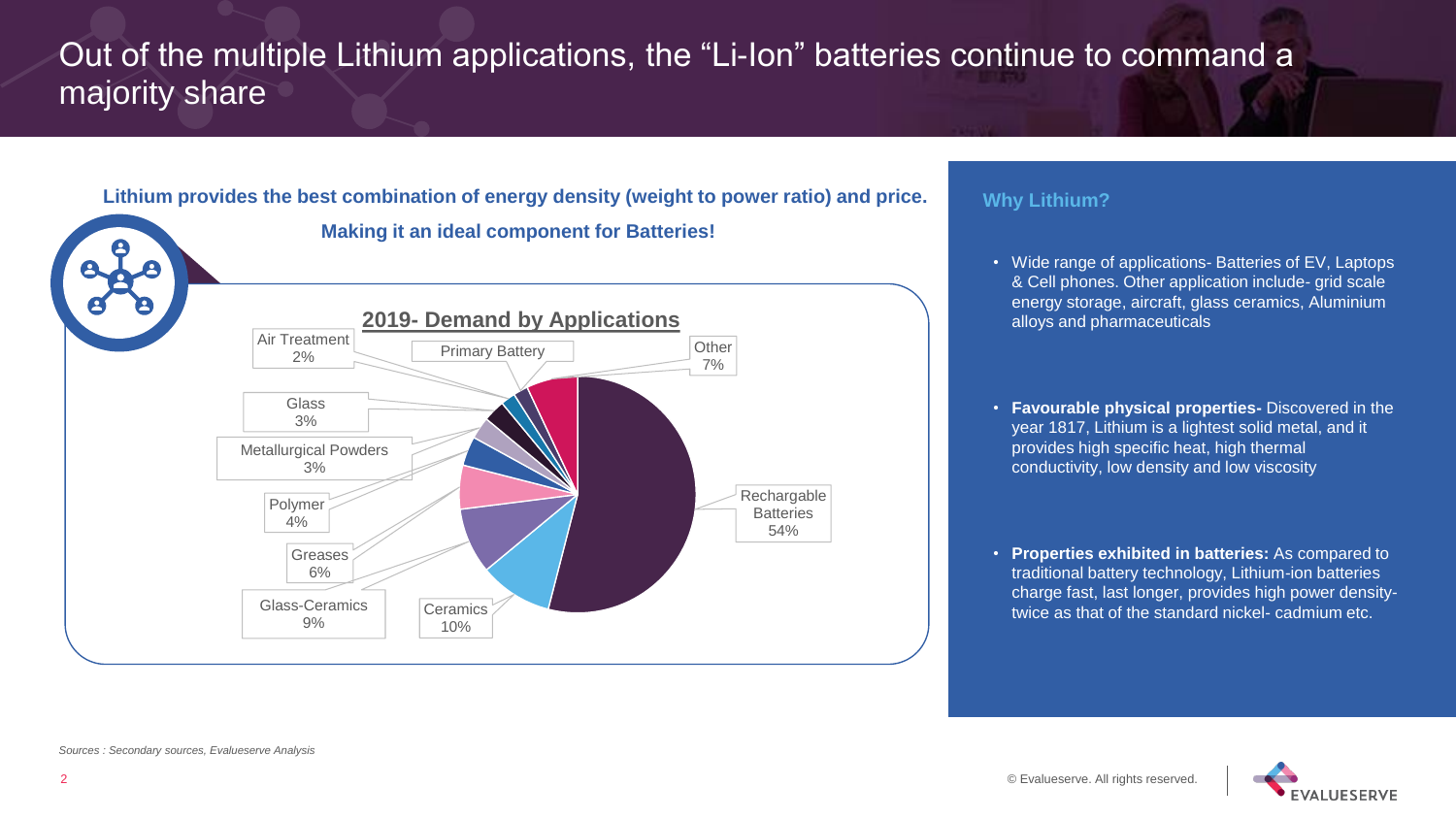# Lithium Outlook 2019-2030: The beginning of the decade of the "White Metal", the protagonist for energy transition



- Market Size ~**\$4.0 Bn** (2019) . Growth driven by increasing demand for lithium-ion (Li-ion) batteries in various applications, especially the automotive industry.
- Lithium supply set to near **triple by 2025**. Major suppliers Australian and South American are expected to increase supply by **139% and 199%,**  respectively.
- The Lithium market is **consolidated** with production concentrated in the hands of a few key players such as Albemarle, FMC Corporation, SQM etc.
- By 2025, the planned capacity of Li-ion battery to surpass 1,447 GWh, from 455 GWh in 2020.
- As per latest reports, EVs to account for **~79%** of lithium demand by 2030.
- However, looming concerns that **fall in upstream investment** could push the market into **undersupply**.



*Sources : Secondary sources, Evalueserve Analysis*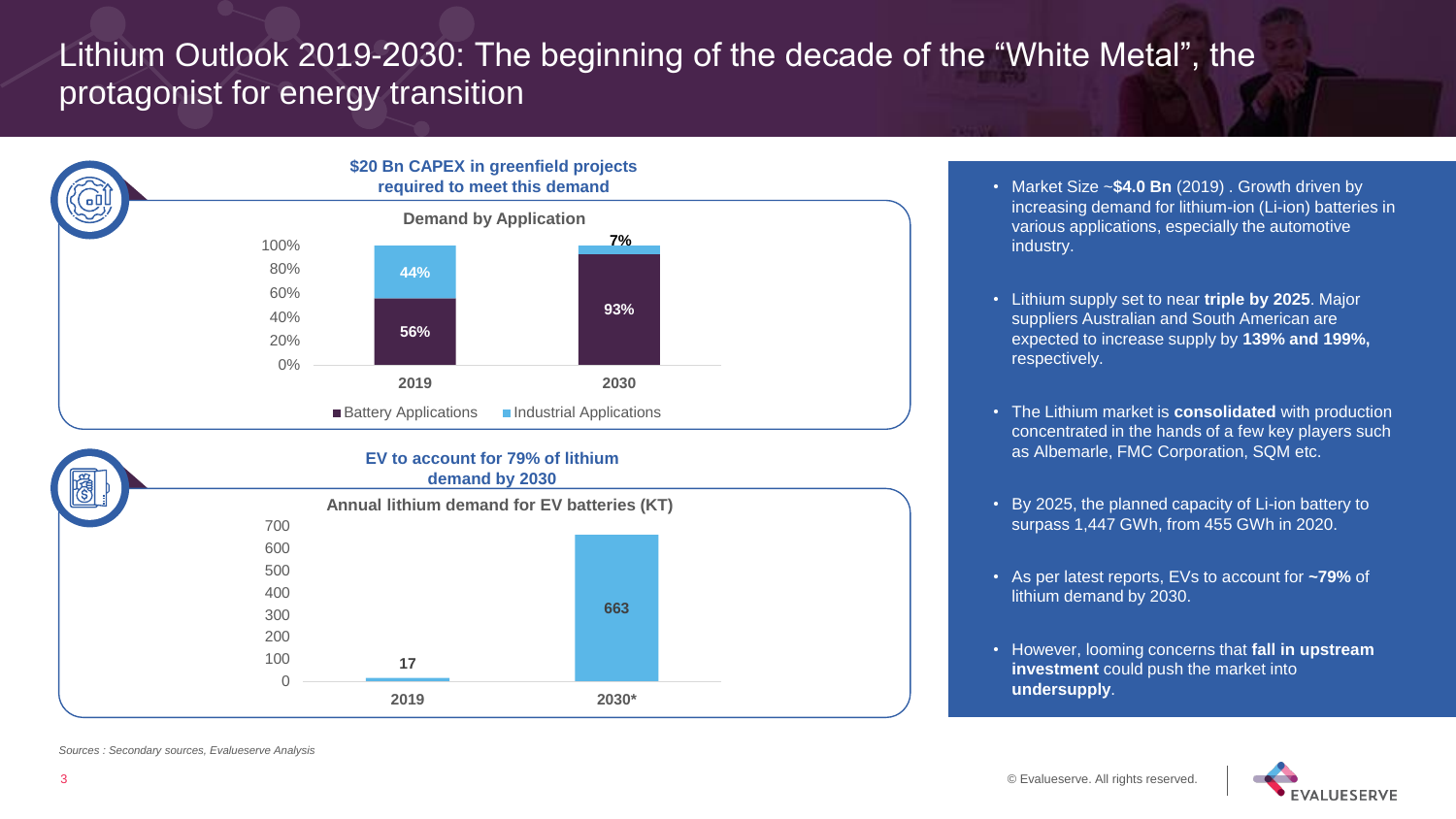"The Lithium Triangle" holds majority of Lithium reserves. Lithium production is expected to increase substantially on the back of rising demand



- More than half of the world's supply is concentrated in the 'Lithium Triangle,' which covers Argentina, Bolivia, and Chile.
- The US, Canada and Zimbabwe are rapidly ramping up production.
- By 2030, the global lithium production will grow to 1.46Mt in 2030, from 381,000 tonnes in 2019.
- China controls a significant portion of downstream lithium processing: China's control of the lithium-ion supply chain includes mining (23%), chemical refining (80%), Cathodes & Anodes (66%), lithium-Ion battery cells (73%).
- Countries looking to expand the lithium production by offering favorable policies:
	- i. Chile has announced that it will amend mining rules for the lithium industry to boost production to 230,000 tonnes per year by 2023.
	- ii. Bolivia is looking to partner with firms to seek more investments to develop its lithium reserves (~21 MMT).

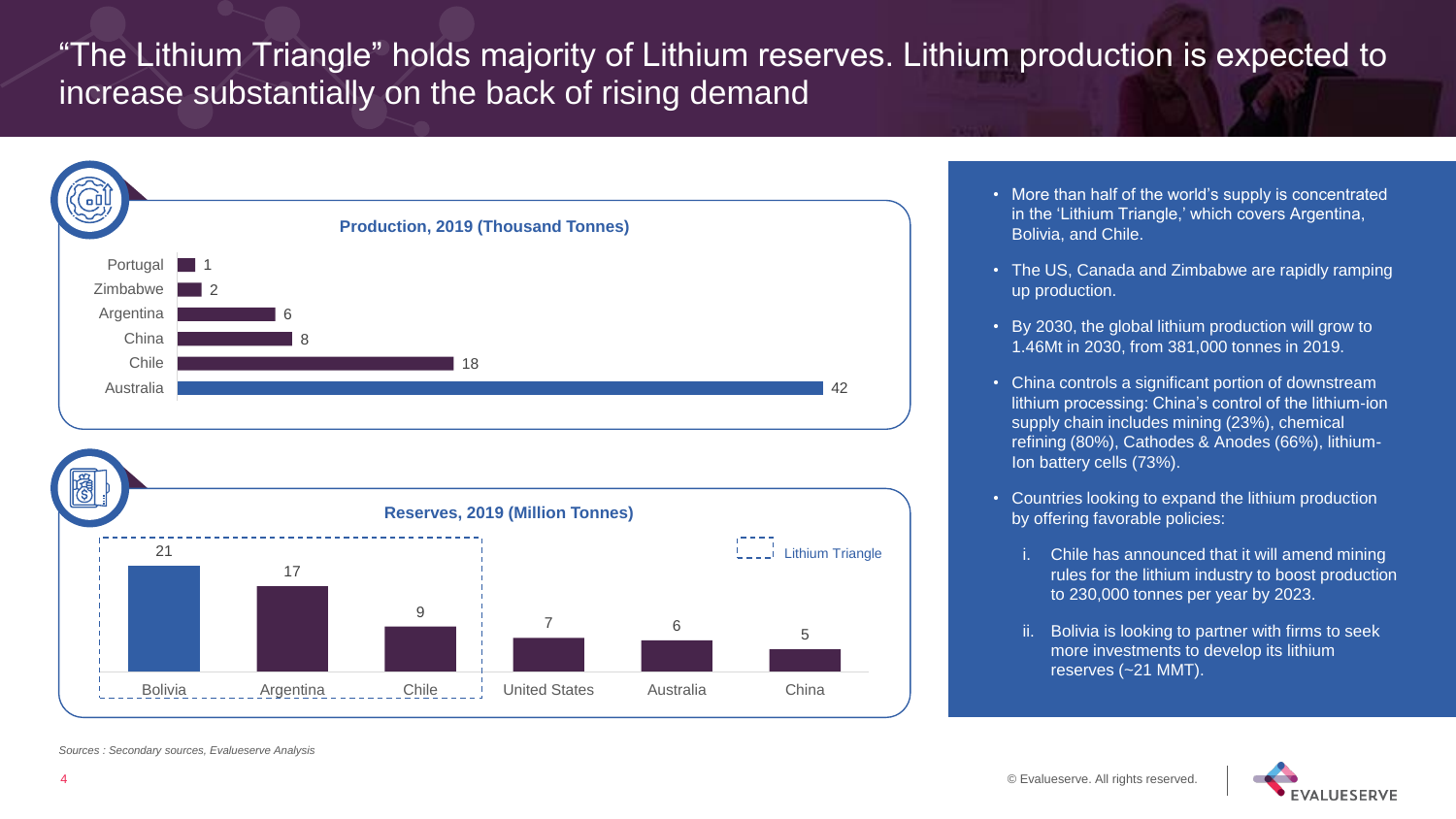~70% of global Lithium production is dominated by five players; companies are engaging in M&A and long-term contracts to reap benefits of the growing demand

# **Key Players**

| <b>Top Miners</b>                                | <b>HQ</b> | <b>Operating Regions</b>           | <b>Recent Development</b>                                                                                                               |
|--------------------------------------------------|-----------|------------------------------------|-----------------------------------------------------------------------------------------------------------------------------------------|
| <b>Albemarle</b>                                 | US        | Europe, NA, SA, Australia and Asia | • In 2021, Albemarle announced the expansion of its Nevada<br>site. It planned to invest \$20-30 Mn to double its production<br>by 2025 |
| <b>Sociedad Química y</b><br><b>Minera (SQM)</b> | Chile     | Chile                              | • By 2023, SQM plans to increase its capacity to 180,000 and<br>30,000 tons of lithium carbonate and lithium hydroxide                  |
| <b>Tiangi Lithium</b>                            | China     | Australia, Chile and China         | In 2020, Tianqi secured a \$1.4 Bn investment in its<br>$\bullet$<br>Australian operations from IGO Ltd.                                |
| <b>Jiangxi Ganfeng Lithium</b>                   | China     | Australia, Argentina and Mexico    | In 2019, the company signed a 5-year lithium supply deal<br>worth \$599 Mn with BMW                                                     |
| <b>Livent</b>                                    | US        | Europe, NA, SA, and Asia           | In 2021, Livent signed a \$335 Mn supply deal with BMW to<br>secure its market                                                          |



### **Emerging Themes**



*Sources : Secondary sources, Evalueserve Analysis*



**ALUESERVE**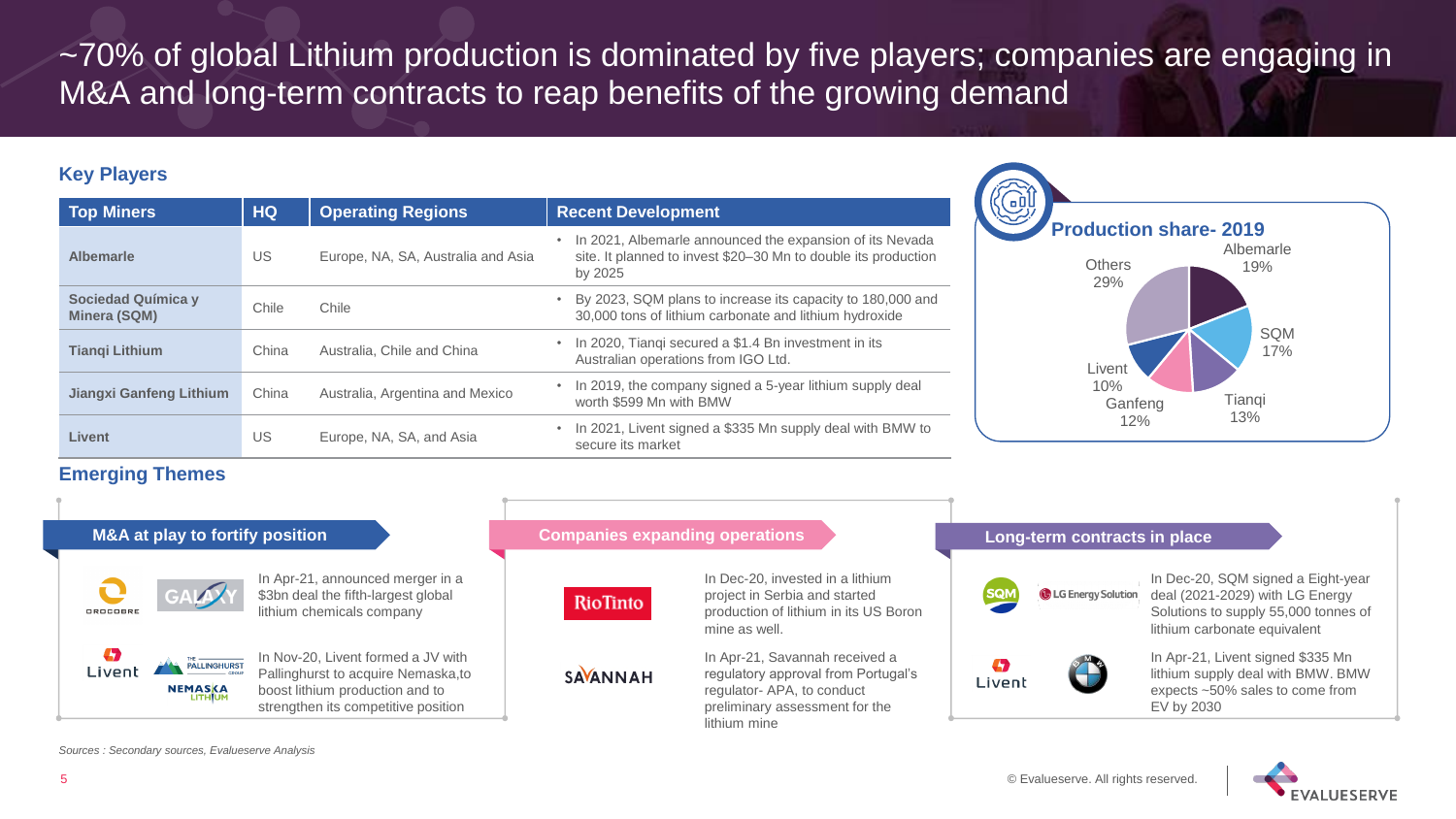# The industry is bracing itself for soaring Lithium prices, which have already increased more than 51% since that start of 2021



### **China Prices**

Lithium prices have been rising in China and the trend to continue the back of heavy demand for lithium iron phosphate (LFP) batteries. Benchmark's battery-grade lithium carbonate midpoint price for mid-March shows the prices are up 88% just since the start of the year to over \$12,600 a tonne, the highest level since March 2019

### **Largest Application**

Slower EV production in late 2019 and COVID-19 in 2020 reduced the demand for Lithium and as a result, lithium carbonate prices fell from a global average of US\$16,031/t in November 2017 to US\$6,387/t in October 2020

#### **Price Increase**

The lithium carbonate CIF Asia price rose 11% in Mar 21 to \$10,000 per tonne. This is the biggest monthly increase since the price recovery began in Jan 21.

#### **Price Outlook**

It is expected that global prices will increase by 30-100% in next four years on the back of increased demand for EVs which is expected to push the lithium market into undersupply in 2022. The material shortages will emerge from 2025

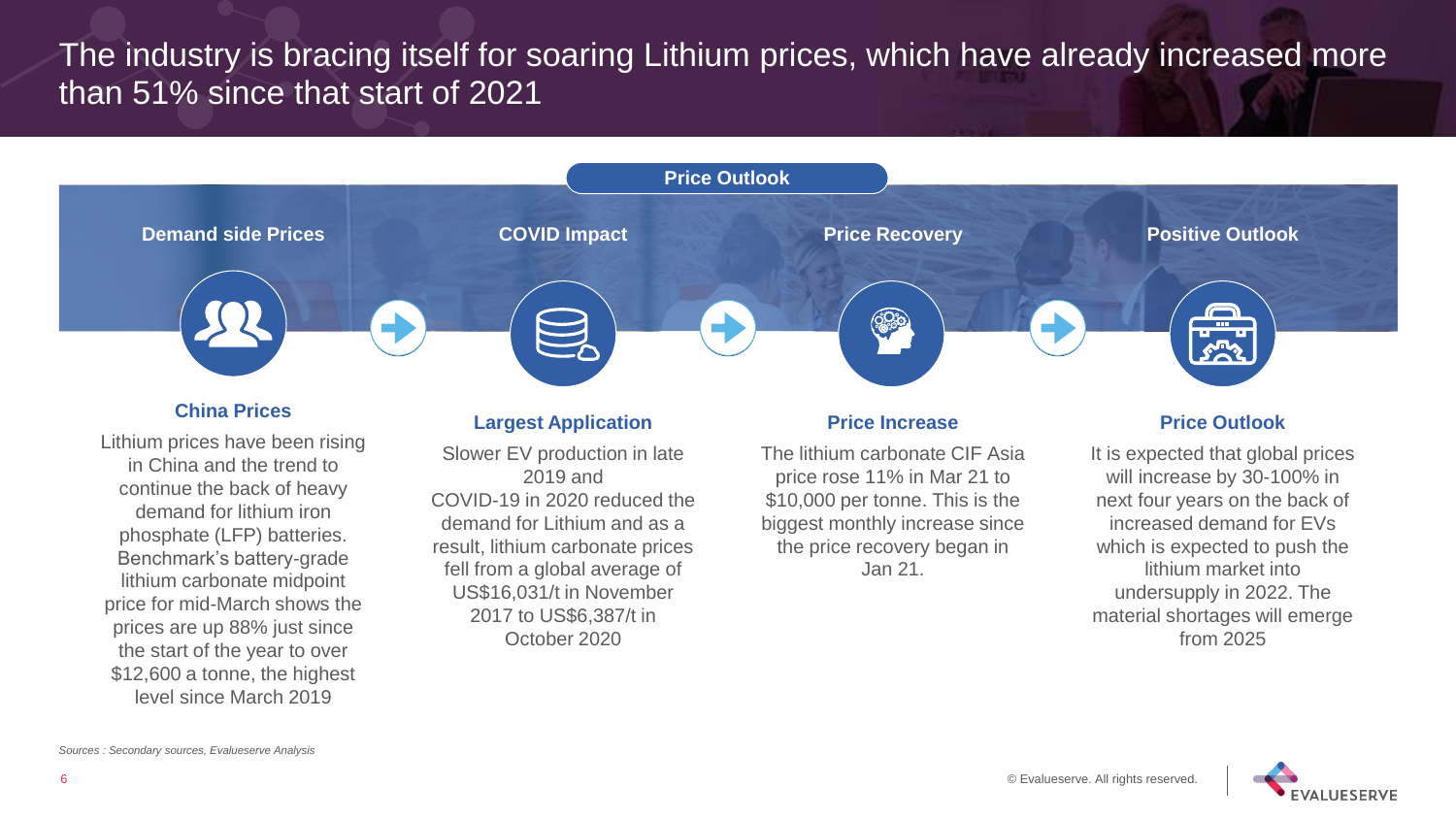# In the "Lithium Decade" (2020-2030) the demand is expected to grow exponentially, but there could be potential roadblocks

### **Limited EV Infrastructure**

- The slow pace of charging infrastructure deployment might hinder lithium growth
- In the EU and the UK, there were 250,000 charging stations in Sep 2020. In order to achieve a target of 1 million public charging points by 2025 to meet GHG emissions target of 2050, about 3,000 charging stations should be added each week

# **Geopolitical Concerns**

- In the next decade, demand is expected to outstrip supply. This will shift geopolitical power in favor of lithium-producing nations
- Lithium-producing nations can form an organization (such as OPEC), which can manipulate global lithium prices

### **Alternatives for EV batteries**

- Solid-state batteries could prove to be a competitor for li-ion batteries and can consequently limit the demand growth for lithium
- Solid-state batteries offer the following advantages: lightweight, greater energy density, more range, lower cost, and faster recharge times. Volkswagen, Toyota, General Motors, Hyundai, and Ford have invested in solid-state battery technology companies

*Sources : Secondary sources, Evalueserve Analysis*

# **ESG Concerns**

- The two most widely used extraction methods hard rock mining and brine emit lots of CO2 and use lots of water and land in the process
- In Chile, lithium uses approximately 500,000 gallons of water per tonne extracted, which diverts away 65% of available water in some regions, causing adverse impacts on local farmers
- However, Geothermal water is one such area being tested where the environmental impact of lithium extraction can be minimized. The US, Germany and UK hold potential reserves for lithium extraction from Geothermal water
- Less than 5% of lithium-ion batteries are currently being recycled. Increasing recycling rates will be crucial to offset the negative environmental impact of these batteries

| Parameter              | <b>Hard Rock Mining</b> | <b>Underground</b><br><b>Reservoirs</b> |
|------------------------|-------------------------|-----------------------------------------|
| <b>Emission of CO2</b> | 15,000 Kg               | 5,000 Kg                                |
| <b>Use of Water</b>    | $170 \text{ m}^3$       | 469 $m3$                                |
| <b>Use of Land</b>     | 464 $m2$                | $3,124 \text{ m}^2$                     |